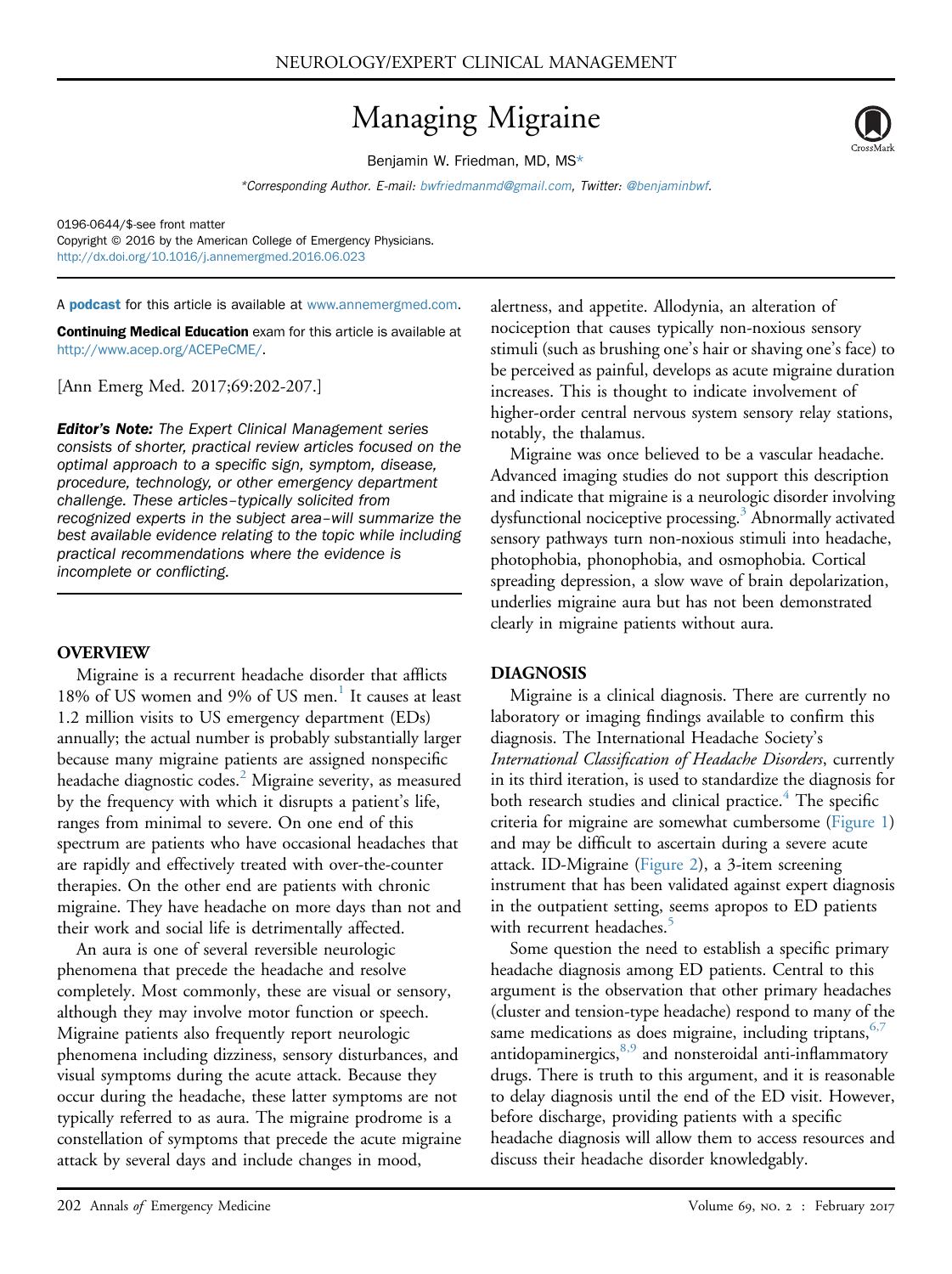<span id="page-1-0"></span>Recurrent headache disorder manifesting in attacks lasting 4-72 hours. Typical characteristics of the headache are unilateral location, pulsating quality, moderate or severe intensity, aggravation by routine physical activity, and association with nausea or photophobia and phonophobia.

Diagnostic criteria:

- A. At least 5 attacks fulfilling criteria B to D
- B. Headache attacks lasting 4-72 hours (untreated or unsuccessfully treated)
- C. Headache has at least 2 of the following characteristics:
	- 1. unilateral location
	- 2. pulsating quality
	- 3. moderate or severe pain intensity
	- 4. aggravation by or causing avoidance of routine physical activity (eg, walking, climbing stairs)
- D. During headache at least 1 of the following:
	- 1. nausea or vomiting
	- 2. photophobia and phonophobia
- E. Not attributed to another disorder

Figure 1. International Classification of Headache Disorders migraine without aura criteria.<sup>[4](#page-4-3)</sup>

With the exception of a pregnancy test, which may be used to guide treatment, routine laboratory tests are unlikely to contribute to clinical management and should not be ordered. Similarly, neuroimaging is not indicated for patients who present with a typical migraine exacerbation. It is unknown whether patients who present with a headache that is somewhat different from their typical migraine require neuroimaging. These latter patients may present with a migraine that did not respond as it usually does to standard medication, one that is longer or more intense than usual, or one that occurs in a different location than usual. In the author's experience, absent typical red flags (thunderclap onset, focal neurologic findings, fever, head trauma, or altered mental status), these patients are at low risk for pathologic findings. In these latter patients, decisions on neuroimaging should be delayed until after treatment. For many patients, successful treatment provides a better perspective on the similarity of the headache to the patient's previous headaches. This is not to say that response to treatment can exclude a malignant cause of headache. Rather, in my experience, a patient who is now headache free is better able to contextualize the acute headache in regard to previous headaches and may report that in fact the acute headache was not much different than previous headaches.

<span id="page-1-1"></span>When compared with expert opinion, this instrument demonstrated sensitivity of 0.81 (95%) confidence interval [CI] 0.77 to 0.85) and a specificity of 0.75 (95% CI 0.64 to 0.84) in a primary care setting. It has not been evaluated in an acute care setting.

During the last 3 months, did you have any of the following with your headaches?

- 1. You felt nauseated or sick to your stomach when you had a headache.
- 2. Light bothered you (a lot more than when you do not have headaches).
- 3. Your headaches limited your ability to work, study, or do what you needed to do for at least 1 day.

A positive result is an affirmative response to 2 of these 3 questions.

# Figure 2. ID-Migraine.<sup>[5](#page-4-4)</sup>

# TREATMENT

Three classes of medication have emerged as first-line parenteral treatment of acute migraine: the antidopaminergics, the triptans, and nonsteroidal antiinflammatory drugs ([Table\)](#page-2-0).

During the last 3 decades, compelling clinical evidence has emerged to support the use of antidopaminergics as monotherapy for acute migraine.<sup>[10](#page-4-7)</sup> These medications work not just for migraine-associated nausea and gastroparesis but also to relieve the acute headache itself. This is true for various types of antidopaminergics, including metoclopramide, $11-13$  prochlorperazine, $14-16$ droperidol,  $17-19$  and haloperidol.<sup>[20,21](#page-4-11)</sup> Unfortunately, clinical science has outpaced basic science and a mechanism of action is not clear. Some data suggest that migraine is a dopaminergic phenomenon, but these data are neither robust nor consistent.<sup>22</sup> Because metoclopramide has a favorable pregnancy rating, it should be considered the primary parenteral therapy for pregnant migraineurs.

Although highly effective, intravenous antidopaminergics are accompanied by extrapyramidal symptoms, most commonly akathisia, a distressing syndrome of restlessness and agitation that may occur in one third of patients who receive these medications. $^{23}$  Akathisia is usually shortlived, but patients who experience it once report that they do not want to receive the same antidopaminergic medication again. Some use a strategy of akathisia prophylaxis by coadministering diphenhydramine, an anticholinergic. This is a strategy that is effective for prochlorperazine<sup>[23](#page-4-13)</sup> but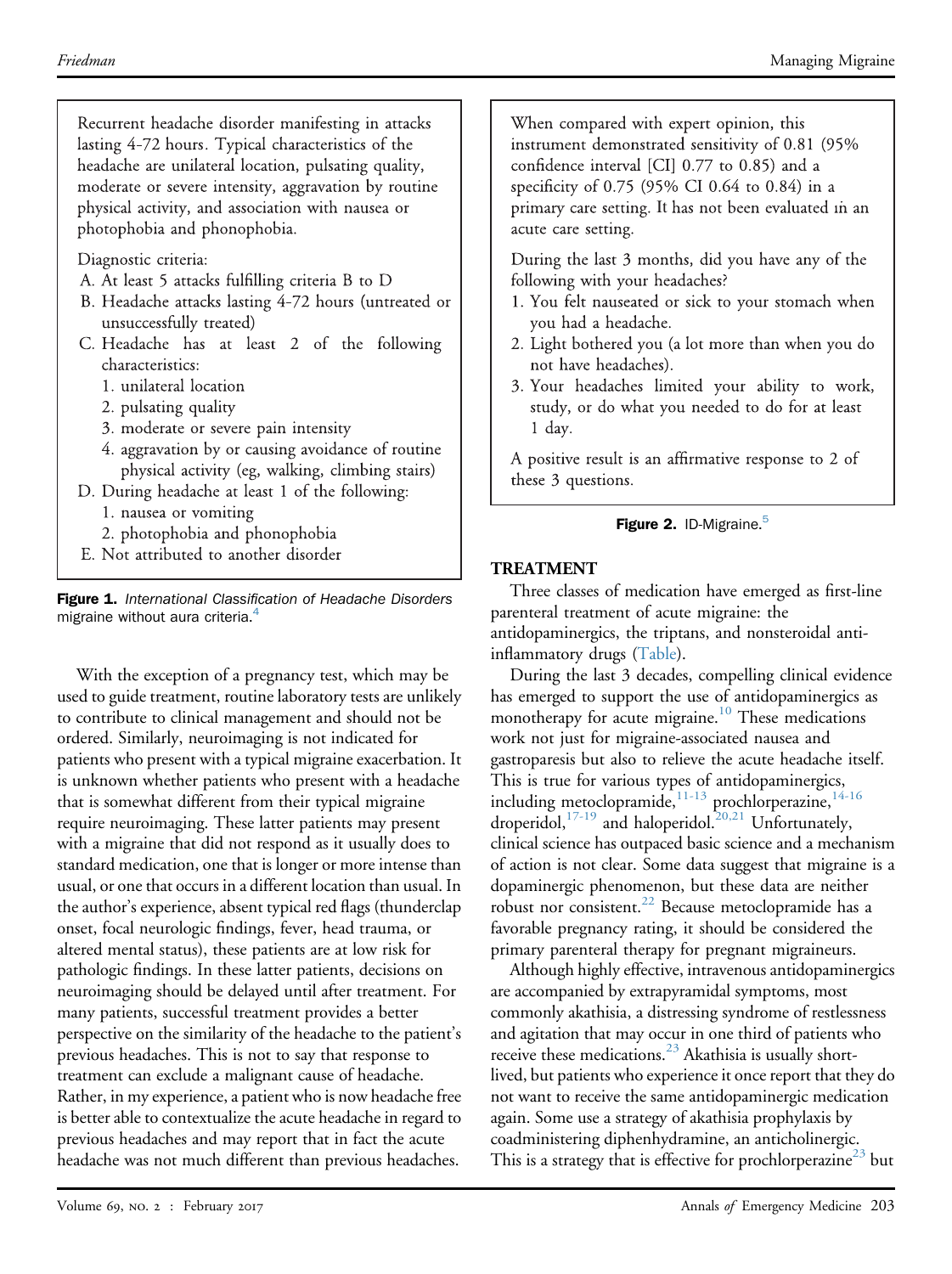<span id="page-2-0"></span>

| Agent                                    | Dose, Route          | <b>Frequent Adverse Effects</b>                                            | Cautions/Contraindications                                                                                                                 |
|------------------------------------------|----------------------|----------------------------------------------------------------------------|--------------------------------------------------------------------------------------------------------------------------------------------|
| <b>Triptans</b>                          |                      |                                                                            |                                                                                                                                            |
| Sumatriptan                              | 6 mg SC              | Flushing, dizziness, palpitations, drowsiness,<br>injection site reactions | Use cautiously in patients with cardiovascular<br>risk factors. Use cautiously in those who<br>have already received triptans within 24 h. |
| Antidopaminergics                        |                      |                                                                            |                                                                                                                                            |
| Metoclopramide                           | 10 mg $IV$           | Akathisia, drowsiness, dizziness,<br>generalized weakness                  | Diphenhydramine not indicated to prevent akathisia                                                                                         |
| Prochlorperazine                         | $10 \text{ mg}$ IV   | Akathisia, drowsiness                                                      | Diphenhydramine should be used to prevent akathisia                                                                                        |
| Nonsteroidal anti-<br>inflammatory drugs |                      |                                                                            |                                                                                                                                            |
| Ketorolac                                | 30 mg IV or 60 mg IM | Well tolerated                                                             |                                                                                                                                            |

does not seem to be needed for metoclopramide.<sup>[24](#page-4-14)</sup> A slower rate of medication administration is associated with less frequent akathisia. $^{25}$  $^{25}$  $^{25}$  Once it develops, akathisia should be treated with diphenhydramine or midazolam.<sup>26</sup> Dystonic reactions are relatively uncommon. Tardive dyskinesia, an irreversible involuntary motor disorder, has never been reported after an isolated dose of an antidopaminergic. $27$ 

The triptans are serotonin receptor agonists that, during the last 30 years, have revolutionized the outpatient treatment of migraine.[28](#page-4-18) Although originally developed as vasoconstrictors, these medications decrease nociceptive transmission within the trigeminal pathway.<sup>[28](#page-4-18)</sup> Subcutaneous sumatriptan, the only available parenteral triptan, has an number needed to treat of 2.5 versus placebo for meaningful headache relief in the ED setting and a median time to headache relief of 34 minutes.<sup>[29](#page-4-19)</sup> In actual clinical practice, this means a migraine patient could be placed in a chair, could be administered a subcutaneous dose of medication, and likely will be ready for discharge in less than an hour. Unfortunately, sumatriptan comes with a number of unpleasant adverse effects (number needed to harm=4), including chest symptoms, flushing, and worsening of the headache.<sup>[29](#page-4-19)</sup> Also, two thirds of patients who receive sumatriptan report recurrence of headache within 24 hours.<sup>[29](#page-4-19)</sup> Sumatriptan is more likely to be effective in patients who have not developed allodynia and those who have had a favorable response to it previously. In head-to-head studies, intravenous antidopaminergics tended to be more efficacious and better tolerated than subcutaneous sumatriptan.<sup>12,13,15,30</sup>

Ketorolac is the specific parenteral medication used most commonly to treat migraine in US EDs, although high-quality data supporting its use are less robust.<sup>[31](#page-5-0)</sup> Ketorolac can be combined with either the antidopaminergics or the triptans, a strategy that is intuitively appealing, although one that has not been subjected to clinical trials.

The evidence supporting other parenteral medications is less compelling. Antihistamines such as diphenhydramine and hydroxyzine probably are not efficacious in acute migraine.<sup>[24](#page-4-14)</sup> Ketamine<sup>32</sup> and propofol<sup>[33,34](#page-5-2)</sup> seem to work acutely, but it is unclear what happens to the headache after the medication wears off. Magnesium has not consistently shown benefit. $35-38$  Dihydroergotamine, an older medication, has mostly been supplanted by sumatriptan. Parenteral ondansetron and other serotonin-receptor antagonists have not been well studied in acute migraine.

Intravenous fluid is commonly used for acute migraine but it is unclear whether it is of benefit.<sup>[39](#page-5-4)</sup> Fluids are best reserved for patients with overt signs of dehydration.

Because they are generally well tolerated, various nerve blocks are sometimes used to treat acute migraine, although evidence supporting efficacy does not yet exist.<sup>[40](#page-5-5)</sup>

Parenteral opioids have a complicated relationship with acute migraine. This class of medication is the most common one used to treat migraine in US  $EDs<sup>2</sup>$  Led by hydromorphone, opioids are used in slightly more than 50% of all migraine visits.<sup>[40](#page-5-5)</sup> Low-quality studies (nonexperimental design) have linked ED use of parenteral opioids to a variety of negative outcomes, including repeated ED visits and less responsiveness to triptans.<sup>[41](#page-5-6)</sup> Regardless of whether these associations are true, opioids seem less likely to achieve the goals of sustained headache freedom and return to work and so should not be offered as first-line therapy to patients who present de novo to an ED with acute migraine and without contraindications to the therapies discussed above. Strategies for patients who insist on treatment with opioids are discussed elsewhere. $42$ 

The author's stepwise approach for treatment of refractory acute migraine is presented in [Figure 3.](#page-3-0)

## DISCHARGE

Migraine is a recurrent headache disorder. Patients are very likely to continue to experience headaches in the days,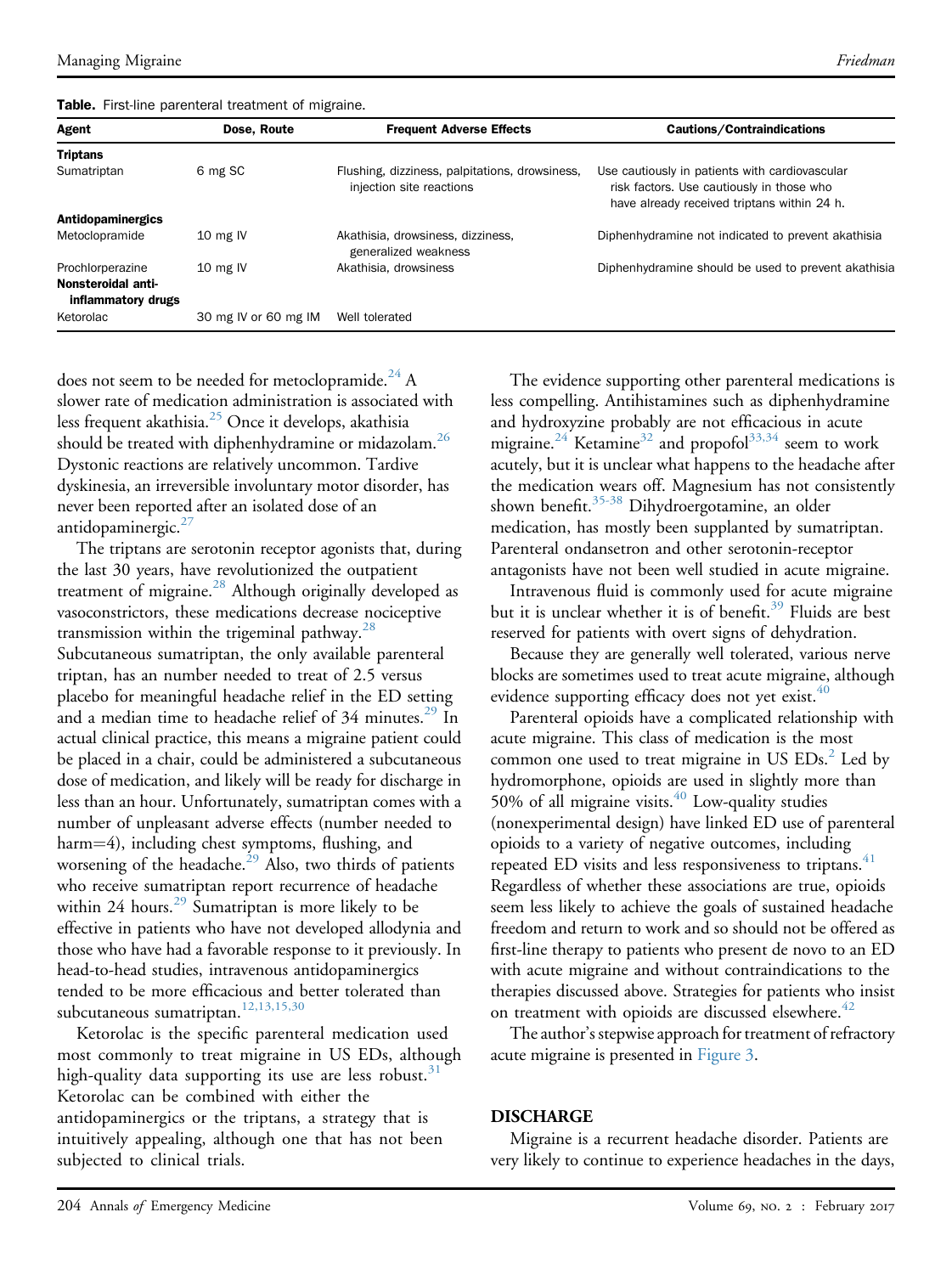<span id="page-3-0"></span>

**Figure 3.** The author's stepwise approach to treatment of refractory acute migraine.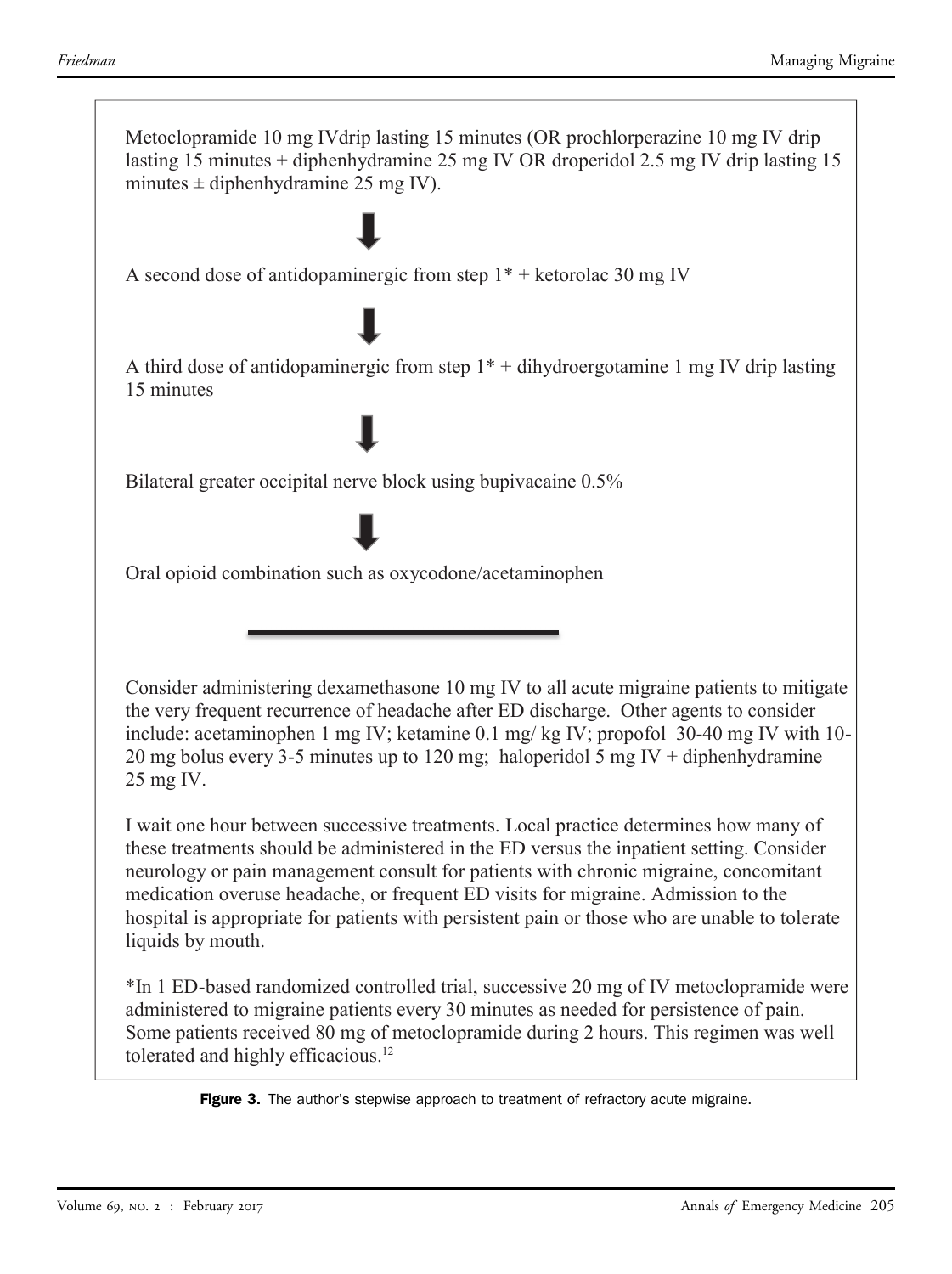weeks, months, and years after ED discharge. Two thirds of ED patients with migraine experience headache during the 24 hours after discharge. Many of these headaches are functionally impairing or severe in intensity.<sup>[43](#page-5-8)</sup> Parenteral dexamethasone is modestly effective at mitigating recurrence of moderate or severe headache within 72 hours of ED discharge (number needed to treat=9).<sup>44</sup> Naproxen 500 mg or sumatriptan 100 mg, to be used to treat the postdischarge headache, will improve some but not all of these headaches.<sup>45</sup> An ED-based headache education program with specialist referral did not improve long-term headache outcomes among a general population of ED migraineurs.<sup>[46](#page-5-11)</sup> This type of intervention is best reserved for patients with more complicated disease, including those with chronic migraine, psychiatric comorbidities, and concomitant medication overuse headache, a disorder defined by an upward spiral of increasing headache frequency in the setting of increased usage of analgesic or migraine medication, including nonsteroidal antiinflammatory drugs, acetaminophen, opioids, and triptans.<sup>[47](#page-5-12)</sup> Preventive medications, such as the  $\beta$ -blockers propranolol and metoprolol or the antiepileptic topiramate, are often considered for patients who continuously experience several days or more of migraine per week.<sup>[48](#page-5-13)</sup>

#### Supervising editor: Steven M. Green, MD

Author affiliations: From the Department of Emergency Medicine, Montefiore Medical Center, Albert Einstein College of Medicine, Bronx, NY.

Funding and support: By Annals policy, all authors are required to disclose any and all commercial, financial, and other relationships in any way related to the subject of this article as per ICMJE conflict of interest guidelines (see [www.icmje.org](http://www.icmje.org/)). The author has stated that no such relationships exist.

#### <span id="page-4-0"></span>REFERENCES

- 1. [Victor TW, Hu X, Campbell JC, et al. Migraine prevalence by age and](http://refhub.elsevier.com/S0196-0644(16)30301-8/sref1) [sex in the United States: a life-span study.](http://refhub.elsevier.com/S0196-0644(16)30301-8/sref1) Cephalalgia. 2010;30: [1065-1072.](http://refhub.elsevier.com/S0196-0644(16)30301-8/sref1)
- <span id="page-4-1"></span>2. [Friedman BW, West J, Vinson DR, et al. Current management of](http://refhub.elsevier.com/S0196-0644(16)30301-8/sref2) [migraine in US emergency departments: an analysis of the National](http://refhub.elsevier.com/S0196-0644(16)30301-8/sref2) [Hospital Ambulatory Medical Care Survey.](http://refhub.elsevier.com/S0196-0644(16)30301-8/sref2) Cephalalgia. 2015;35: [301-309.](http://refhub.elsevier.com/S0196-0644(16)30301-8/sref2)
- <span id="page-4-3"></span><span id="page-4-2"></span>3. [Goadsby PJ. Pathophysiology of migraine.](http://refhub.elsevier.com/S0196-0644(16)30301-8/sref3) Ann Indian Acad Neurol. [2012;15\(suppl 1\):S15-22.](http://refhub.elsevier.com/S0196-0644(16)30301-8/sref3)
- 4. [Olesen J, Bendtsen L, Dodick D, et al. The](http://refhub.elsevier.com/S0196-0644(16)30301-8/sref4) International Classification of Headache Disorders[, 3rd edition \(beta version\).](http://refhub.elsevier.com/S0196-0644(16)30301-8/sref4) Cephalalgia. [2013;33:629-808.](http://refhub.elsevier.com/S0196-0644(16)30301-8/sref4)
- <span id="page-4-4"></span>5. [Lipton RB, Dodick D, Sadovsky R, et al. A self-administered screener](http://refhub.elsevier.com/S0196-0644(16)30301-8/sref5) [for migraine in primary care: the ID Migraine\(TM\) validation study.](http://refhub.elsevier.com/S0196-0644(16)30301-8/sref5) Neurology[. 2003;61:375-382](http://refhub.elsevier.com/S0196-0644(16)30301-8/sref5).
- <span id="page-4-5"></span>6. [Miner JR, Smith SW, Moore J, et al. Sumatriptan for the treatment of](http://refhub.elsevier.com/S0196-0644(16)30301-8/sref6) [undifferentiated primary headaches in the ED.](http://refhub.elsevier.com/S0196-0644(16)30301-8/sref6) Am J Emerg Med. [2007;25:60-64](http://refhub.elsevier.com/S0196-0644(16)30301-8/sref6).
- 7. [Sumatriptan Cluster Headache Study Group. Treatment of acute cluster](http://refhub.elsevier.com/S0196-0644(16)30301-8/sref7) [headache with sumatriptan.](http://refhub.elsevier.com/S0196-0644(16)30301-8/sref7) N Engl J Med. 1991;325:322-326.
- <span id="page-4-6"></span>8. [Weinman D, Nicastro O, Akala O, et al. Parenteral treatment of](http://refhub.elsevier.com/S0196-0644(16)30301-8/sref8) [episodic tension-type headache: a systematic review.](http://refhub.elsevier.com/S0196-0644(16)30301-8/sref8) Headache. [2014;54:260-268](http://refhub.elsevier.com/S0196-0644(16)30301-8/sref8).
- 9. [Rozen TD. Olanzapine as an abortive agent for cluster headache.](http://refhub.elsevier.com/S0196-0644(16)30301-8/sref9) Headache[. 2001;41:813-816.](http://refhub.elsevier.com/S0196-0644(16)30301-8/sref9)
- <span id="page-4-7"></span>10. [Orr SL, Aube M, Becker WJ, et al. Canadian Headache Society](http://refhub.elsevier.com/S0196-0644(16)30301-8/sref10) [systematic review and recommendations on the treatment of migraine](http://refhub.elsevier.com/S0196-0644(16)30301-8/sref10) [pain in emergency settings.](http://refhub.elsevier.com/S0196-0644(16)30301-8/sref10) Cephalalgia. 2015;35:271-284.
- <span id="page-4-8"></span>11. [Colman I, Brown MD, Innes GD, et al. Parenteral metoclopramide for](http://refhub.elsevier.com/S0196-0644(16)30301-8/sref11) [acute migraine: meta-analysis of randomised controlled trials.](http://refhub.elsevier.com/S0196-0644(16)30301-8/sref11) BMJ. [2004;329:1369-1373](http://refhub.elsevier.com/S0196-0644(16)30301-8/sref11).
- <span id="page-4-20"></span>12. [Friedman BW, Corbo J, Lipton RB, et al. A trial of metoclopramide vs](http://refhub.elsevier.com/S0196-0644(16)30301-8/sref12) [sumatriptan for the emergency department treatment of migraines.](http://refhub.elsevier.com/S0196-0644(16)30301-8/sref12) Neurology[. 2005;64:463-468.](http://refhub.elsevier.com/S0196-0644(16)30301-8/sref12)
- 13. [Talabi S, Masoumi B, Azizkhani R, et al. Metoclopramide versus](http://refhub.elsevier.com/S0196-0644(16)30301-8/sref13) [sumatriptan for treatment of migraine headache: a randomized](http://refhub.elsevier.com/S0196-0644(16)30301-8/sref13) clinical trial. J Res Med Sci[. 2013;18:695-698](http://refhub.elsevier.com/S0196-0644(16)30301-8/sref13).
- <span id="page-4-9"></span>14. [Jones J, Sklar D, Dougherty J, et al. Randomized double-blind trial of](http://refhub.elsevier.com/S0196-0644(16)30301-8/sref14) [intravenous prochlorperazine for the treatment of acute headache.](http://refhub.elsevier.com/S0196-0644(16)30301-8/sref14) JAMA[. 1989;261:1174-1176](http://refhub.elsevier.com/S0196-0644(16)30301-8/sref14).
- 15. [Kostic MA, Gutierrez FJ, Rieg TS, et al. A prospective, randomized trial](http://refhub.elsevier.com/S0196-0644(16)30301-8/sref15) [of intravenous prochlorperazine versus subcutaneous sumatriptan in](http://refhub.elsevier.com/S0196-0644(16)30301-8/sref15) [acute migraine therapy in the emergency department.](http://refhub.elsevier.com/S0196-0644(16)30301-8/sref15) Ann Emerg Med[. 2010;56:1-6](http://refhub.elsevier.com/S0196-0644(16)30301-8/sref15).
- 16. [Seim MB, March JA, Dunn KA. Intravenous ketorolac vs intravenous](http://refhub.elsevier.com/S0196-0644(16)30301-8/sref16) [prochlorperazine for the treatment of migraine headaches.](http://refhub.elsevier.com/S0196-0644(16)30301-8/sref16) Acad Emerg Med[. 1998;5:573-576.](http://refhub.elsevier.com/S0196-0644(16)30301-8/sref16)
- <span id="page-4-10"></span>17. [Miner JR, Fish SJ, Smith SW, et al. Droperidol vs. prochlorperazine for](http://refhub.elsevier.com/S0196-0644(16)30301-8/sref17) [benign headaches in the emergency department.](http://refhub.elsevier.com/S0196-0644(16)30301-8/sref17) Acad Emerg Med. [2001;8:873-879](http://refhub.elsevier.com/S0196-0644(16)30301-8/sref17).
- 18. [Silberstein SD, Young WB, Mendizabal JE, et al. Acute migraine](http://refhub.elsevier.com/S0196-0644(16)30301-8/sref18) [treatment with droperidol: a randomized, double-blind, placebo](http://refhub.elsevier.com/S0196-0644(16)30301-8/sref18)controlled trial. Neurology[. 2003;60:315-321.](http://refhub.elsevier.com/S0196-0644(16)30301-8/sref18)
- 19. [Weaver CS, Jones JB, Chisholm CD, et al. Droperidol vs prochlorperazine](http://refhub.elsevier.com/S0196-0644(16)30301-8/sref19) [for the treatment of acute headache.](http://refhub.elsevier.com/S0196-0644(16)30301-8/sref19) J Emerg Med. 2004;26:145-150.
- <span id="page-4-11"></span>20. Gaffi[gan ME, Bruner DI, Wason C, et al. A randomized controlled trial of](http://refhub.elsevier.com/S0196-0644(16)30301-8/sref20) [intravenous haloperidol vs. intravenous metoclopramide for acute](http://refhub.elsevier.com/S0196-0644(16)30301-8/sref20) [migraine therapy in the emergency department.](http://refhub.elsevier.com/S0196-0644(16)30301-8/sref20) J Emerg Med. [2015;49:326-334](http://refhub.elsevier.com/S0196-0644(16)30301-8/sref20).
- 21. [Honkaniemi J, Liimatainen S, Rainesalo S, et al. Haloperidol in the](http://refhub.elsevier.com/S0196-0644(16)30301-8/sref21) [acute treatment of migraine: a randomized, double-blind, placebo](http://refhub.elsevier.com/S0196-0644(16)30301-8/sref21)controlled study. Headache[. 2006;46:781-787.](http://refhub.elsevier.com/S0196-0644(16)30301-8/sref21)
- <span id="page-4-12"></span>22. [Charbit AR, Akerman S, Goadsby PJ. Dopamine: what](http://refhub.elsevier.com/S0196-0644(16)30301-8/sref22)'s new in migraine? Curr Opin Neurol[. 2010;23:275-281.](http://refhub.elsevier.com/S0196-0644(16)30301-8/sref22)
- <span id="page-4-13"></span>23. [Vinson DR, Drotts DL. Diphenhydramine for the prevention of akathisia](http://refhub.elsevier.com/S0196-0644(16)30301-8/sref23) [induced by prochlorperazine: a randomized, controlled trial.](http://refhub.elsevier.com/S0196-0644(16)30301-8/sref23) Ann Emerg Med[. 2001;37:125-131.](http://refhub.elsevier.com/S0196-0644(16)30301-8/sref23)
- <span id="page-4-14"></span>24. [Friedman BW, Cabral L, Adewunmi V, et al. Diphenhydramine as](http://refhub.elsevier.com/S0196-0644(16)30301-8/sref24) [adjuvant therapy for acute migraine: an emergency department](http://refhub.elsevier.com/S0196-0644(16)30301-8/sref24)–[based](http://refhub.elsevier.com/S0196-0644(16)30301-8/sref24) [randomized clinical trial.](http://refhub.elsevier.com/S0196-0644(16)30301-8/sref24) Ann Emerg Med. 2016;67:32-39.
- <span id="page-4-15"></span>25. [Vinson DR, Migala AF, Quesenberry CP Jr. Slow infusion for the](http://refhub.elsevier.com/S0196-0644(16)30301-8/sref25) [prevention of akathisia induced by prochlorperazine: a randomized](http://refhub.elsevier.com/S0196-0644(16)30301-8/sref25) controlled trial. J Emerg Med[. 2001;20:113-119](http://refhub.elsevier.com/S0196-0644(16)30301-8/sref25).
- <span id="page-4-16"></span>26. [Parlak I, Erdur B, Parlak M, et al. Midazolam vs. diphenhydramine for](http://refhub.elsevier.com/S0196-0644(16)30301-8/sref26) [the treatment of metoclopramide-induced akathisia: a randomized](http://refhub.elsevier.com/S0196-0644(16)30301-8/sref26) controlled trial. Acad Emerg Med[. 2007;14:715-721.](http://refhub.elsevier.com/S0196-0644(16)30301-8/sref26)
- <span id="page-4-17"></span>27. [Wijemanne S, Jankovic J, Evans RW. Movement disorders from the use](http://refhub.elsevier.com/S0196-0644(16)30301-8/sref27) [of metoclopramide and other antiemetics in the treatment of migraine.](http://refhub.elsevier.com/S0196-0644(16)30301-8/sref27) Headache[. 2016;56:153-161](http://refhub.elsevier.com/S0196-0644(16)30301-8/sref27).
- <span id="page-4-18"></span>28. [Loder E. Triptan therapy in migraine.](http://refhub.elsevier.com/S0196-0644(16)30301-8/sref28) N Engl J Med. 2010;363:63-70.
- <span id="page-4-19"></span>29. [Akpunonu BE, Mutgi AB, Federman DJ, et al. Subcutaneous](http://refhub.elsevier.com/S0196-0644(16)30301-8/sref29) [sumatriptan for treatment of acute migraine in patients admitted to](http://refhub.elsevier.com/S0196-0644(16)30301-8/sref29) [the emergency department: a multicenter study.](http://refhub.elsevier.com/S0196-0644(16)30301-8/sref29) Ann Emerg Med. [1995;25:464-469.](http://refhub.elsevier.com/S0196-0644(16)30301-8/sref29)